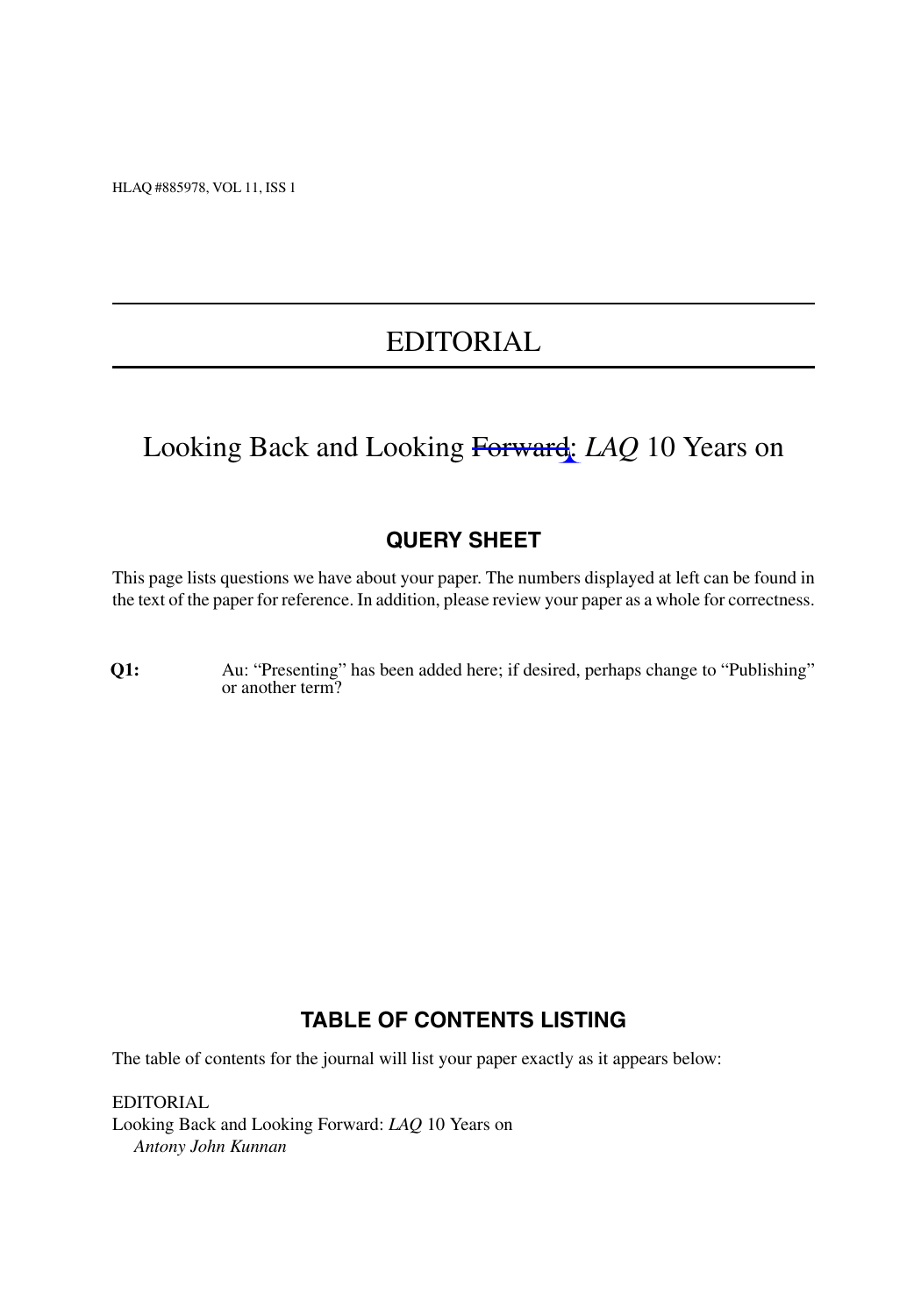# EDITORIAL

### Looking Back and Looking Forward: *LAQ* 10 Years on

I

Looking back, in the inaugural issue in 2004, two invited articles by Alister Cumming and Constant Leung encouraged us at the helm of the journal to focus on two ideas. Cumming's (2004, 5 p. 5) article "Broadening, Deepening, and Consolidating" encouraged us to take the journal into three specific areas:

- 1. Broaden the scope of inquiry and contexts that inform knowledge about language assessment,
- 2. Deepen the theoretical premises and philosophies of language assessment, and 10
- 3. Consolidate through systematic critical reviews the information base about research on language assessment.

Leung's (2004, p. 20) article urged us to focus on "classroom-based formative assessment of teachers" by mainly asking two questions:

- 1. Are there unexplored and underdeveloped issues in formative teacher assessment? 15
- 2. What kinds of research approach would be useful to help us "see" this kind of assessment in the classroom?

In the 10 years of publication, the journal has attempted to meet these goals through a variety of ways. Presenting special issues devoted to a single topic area has been the most focused way.  $Q_0$   $Q_1$ <br>There have been nine special issues in all. There have been nine special issues in all.

Three were in emerging areas:

- 1. *Ethical Issues in Language Assessment,* guest edited by Alan Davies, Vol. 1, 2&3 (2004);
- 2. *Language Assessment for Immigration, Citizenship, and Asylum*, guest edited by Elana Shohamy and Tim McNamara, Vol. 6, 1 (2009); and
- 3. *Integrated Writing Assessment*, guest edited by Guoxing Yu, Vol. 10, 1 (2013). 25

Two were in traditional areas:

1. *Language Assessment-Language Acquisition Interface*, edited by Antony John Kunnan and Usha Laskhmanan, Vol. 3, 2 (2006); and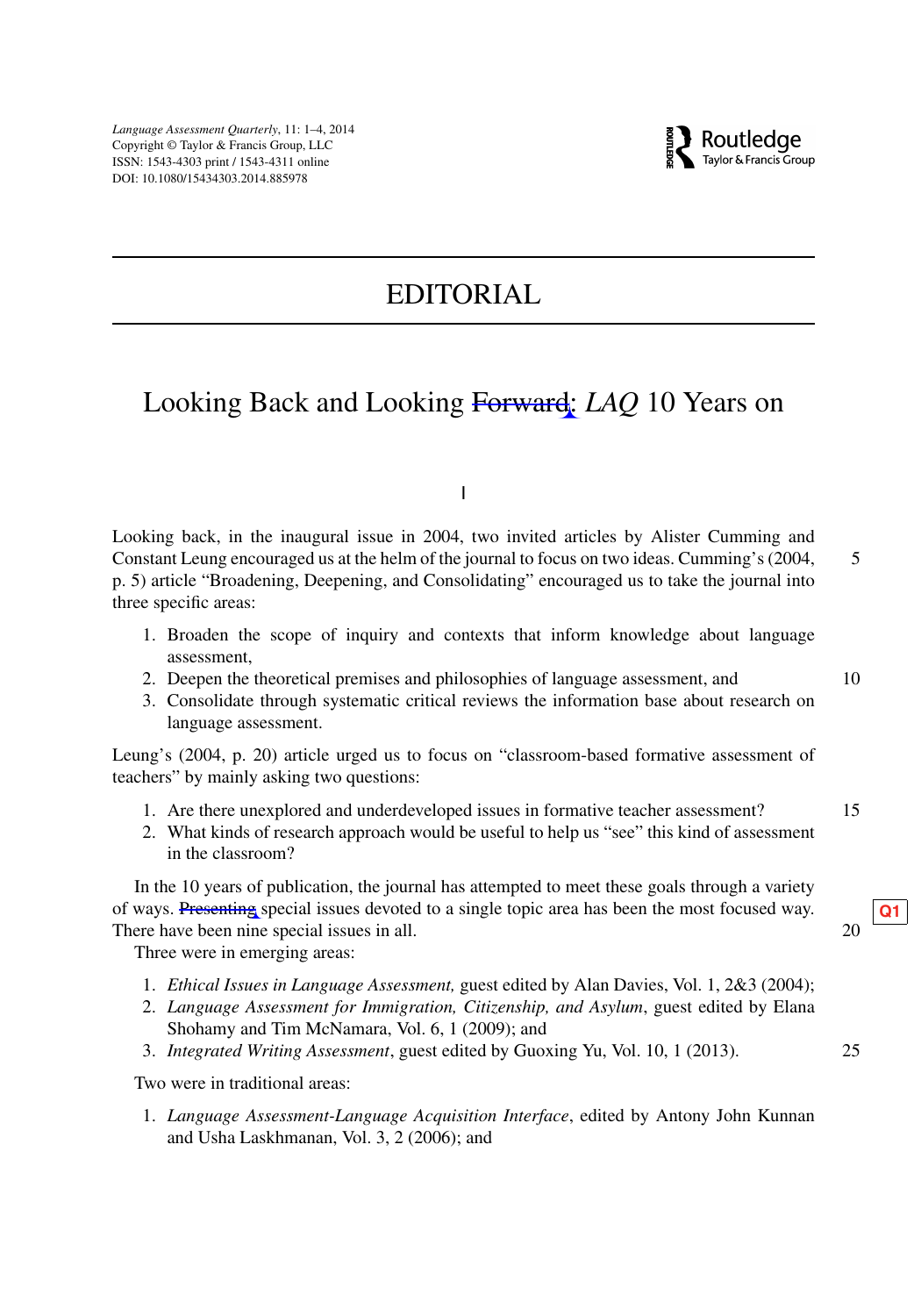- 2 KUNNAN
	- 2. *Differential Item Functioning and Language Assessment*, edited by Antony John Kunnan, Vol. 4, 2 (2007). 30

Two were related to classroom assessment:

- 1. *Classroom Assessment*, guest edited by Geoff Brindley, Vol. 4, 1 (2007); and
- 2. *Cognitive and Q-matrices in Language Assessment*, guest edited by Yong-Won Lee and Yasuyo Sawaki, Vol. 6, 3 (2009).

Two were focused on geographical areas: 35

- 1. *Current Issues and Trends in Language Assessment in Australia and New Zealand*, guest edited by Aek Phakiti and Carsten Roever, Vol. 8, 2 (2011); and
- 2. *English as a Foreign Language Assessment in Taiwan*, guest edited by Viphavee Vongpumivitch, Vol. 9, 1 (2012).

The five most cited articles and five most read articles (as of December 2013) also contributed 40 to the aspirations articulated by Cumming and Leung.

The most cited articles are:

- 1. "Building and Supporting a Case for Test Use." Lyle F. Bachman, Vol. 2, 1 (2005)
- 2. "Changing Communicative Needs, Revised Assessment Objectives: Testing English as an International Language." Suresh Canagarajah, Vol. 3, 3 (2006) 45
- 3. "Three Generations of DIF Analyses: Considering Where It Has Been, Where It Is Now, and Where It Is Going*.*" Bruno D. Zumbo, Vol. 4, 2 (2007)
- 4. "Deluded by Artifices? The Common European Framework and Harmonization." Glenn Fulcher, Vol. 1, 4 (2004)
- 5. "Analyzing Tests of Reading and Listening in Relation to the Common European 50 Framework of Reference: The Experience of The Dutch CEFR Construct Project." J. Charles Alderson et al., Vol. 3, 1 (2006)

The most read articles are:

- 1. "Language Proficiency in Native and Nonnative Speakers: An Agenda for Research and Suggestions for Second-Language Assessment." Jan H. Hulstijn, Vol. 8, 3 (2011) 55
- 2. "Comparing Direct and Semi-Direct Modes for Speaking Assessment: Affective Effects on Test Takers." David D. Qian, Vol. 6, 2 (2009)
- 3. "Designing and Scaling Level-Specific Writing Tasks in Alignment with the CEFR: A Test-Centered Approach." Claudia Harsch et al., Vol. 8, 1 (2011)
- 4. "Current Issues and Trends in Language Assessment Current Issues and Trends in 60 Language Assessment in Australia and New Zealand." Aek Phakiti et al., Vol. 8, 2 (2011)
- 5. "Language Assessment: Its Development and Future—An Interview with Lyle F. Bachman*.*" Jing Chen, Vol. 8, 3 (2011)

Along with articles, the interviews with leading language assessment experts brought additional insights into various aspects of language assessment. Ten interviews have already been 65 published; two will be published in 2014.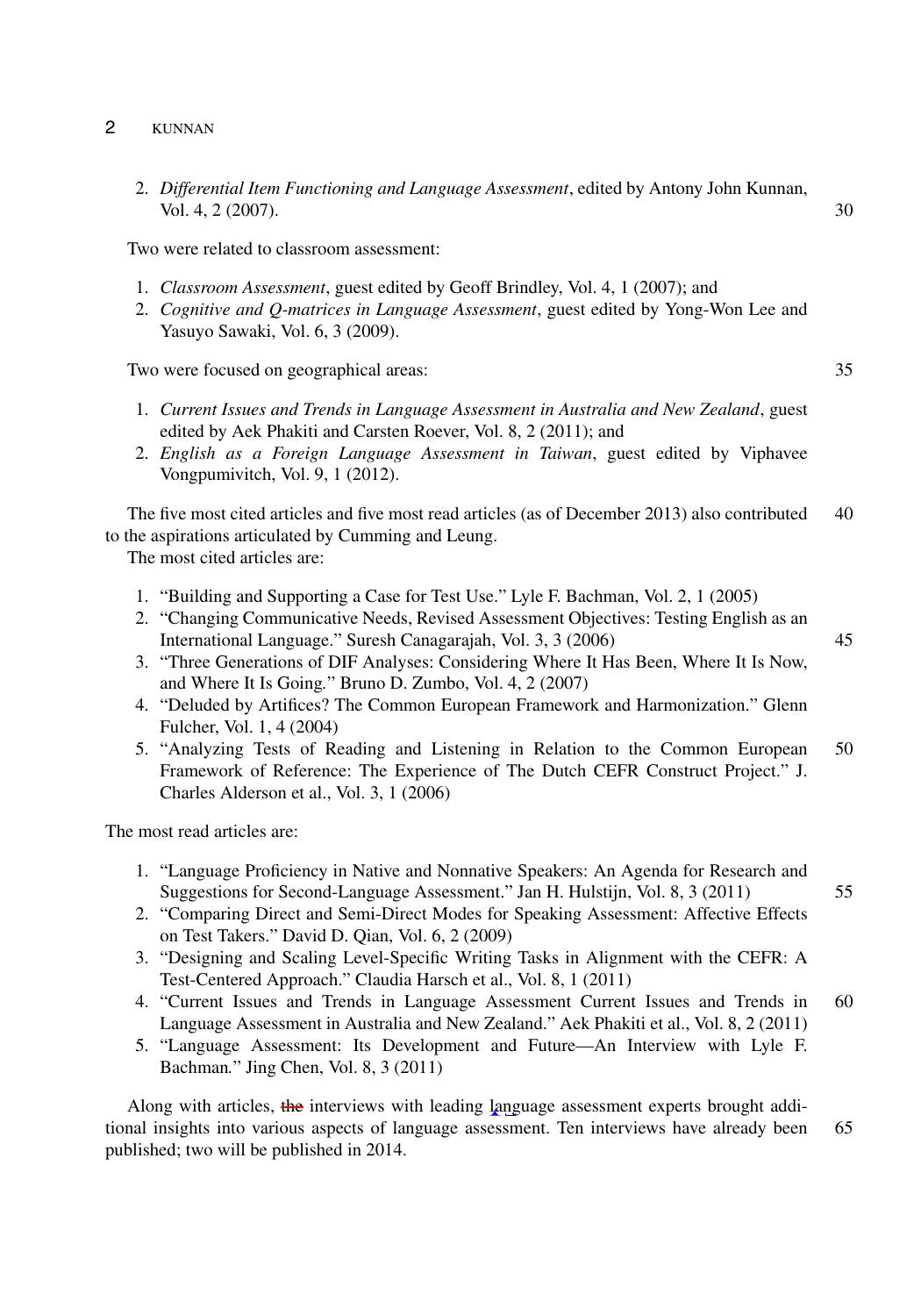The interviews are:

- 1. "The Story Behind the Modern Language Aptitude Test: An Interview with John B. Carroll" by Charles W. Stansfield & Daniel J. Reed. Vol. 1, 1 (2004)
- 2. "Biasing for the Best in Language Testing and Learning: An Interview with Merrill 70 Swain" by Janna Fox. Vol. 1, 4 (2004)
- 3. "40 Years in Applied Linguistics: An Interview with Alan Davies" by Antony John Kunnan. Vol. 2, 1 (2005)
- 4. "An Interview with John Trim at 80" by Nick Saville. Vol. 2, 4 (2005)
- 5. "People and Events in Language Testing: A Sort of Memoir. An Interview with Bernard 75 Spolsky" by Nick Saville and Antony John Kunnan. Vol. 3, 3 (2006)
- 6. "An Interview with Professor Kenji Ohtomo: The Founding Father of Language Testing in Japan" by Miyoko Kobayashi and Masashi Negishi. Vol. 5, 3 (2008)
- 7. "A Life in Language Testing: An Interview with Charles Stansfield" by Daniel J. Reed and Melissa Bowles. Vol. 5,  $4(2008)$  80
- 8. "From Cloze to Consequences and Beyond: An Interview with Elana Shohamy" by Anne Lazaraton. Vol. 7, 3 (2010)
- 9. "Gui Shichuan: Founding Father of Language Testing in China. An Interview" by He Lianzhen and Qi Luxia. Vol. 7, 4 (2010)
- 10. "Language Assessment: Its Development and Future—An Interview with Lyle F. 85 Bachman" by Jing Chen. Vol. 8, 3 (2011)
- 11. "A Lifetime of Language Testing: An Interview With J. Charles Alderson" by Tineke Brunfaut. Vol. 11, 1 (2014)
- 12. "Liz Hamp-Lyons: An Interview" by Jin Yan. Vol. 11, 3 (2014)

The other articles and features such as commentaries and book and test reviews round out 90 issues in the journal. In summary, we hope that the journal through all these features collectively has met most, if not all, the aspirations articulated by Cumming and Leung.

In terms of overall impact, as measured by Thompson Scientific, the journal has done remarkably well in the last assessment: The Journal Citation Reports shows *LAQ* to have a 2012 Impact Factor of 1.065, ranked 29 out of 51 journals in Psychology and Education and 35 out 160 journals 95 in Linguistics.

II

Looking forward now, two invited articles appear in this issue: The first is by James Dean Brown, on a persistent and long-term challenge, titled "The Future of World Englishes in Language Testing." The second article by Kwanghyun Park addresses an emerging area of interest regarding 100 "Corpora and Language Assessment."

Special issues that are in the works include geographically specific ones on Canada, Japan, China, the Middle East, and North Africa, and on communicative language assessment and dynamic assessment. Other journal features such as interviews, commentaries, and test and book reviews that will follow in subsequent issues of the journal will no doubt address other emerging 105 issues.